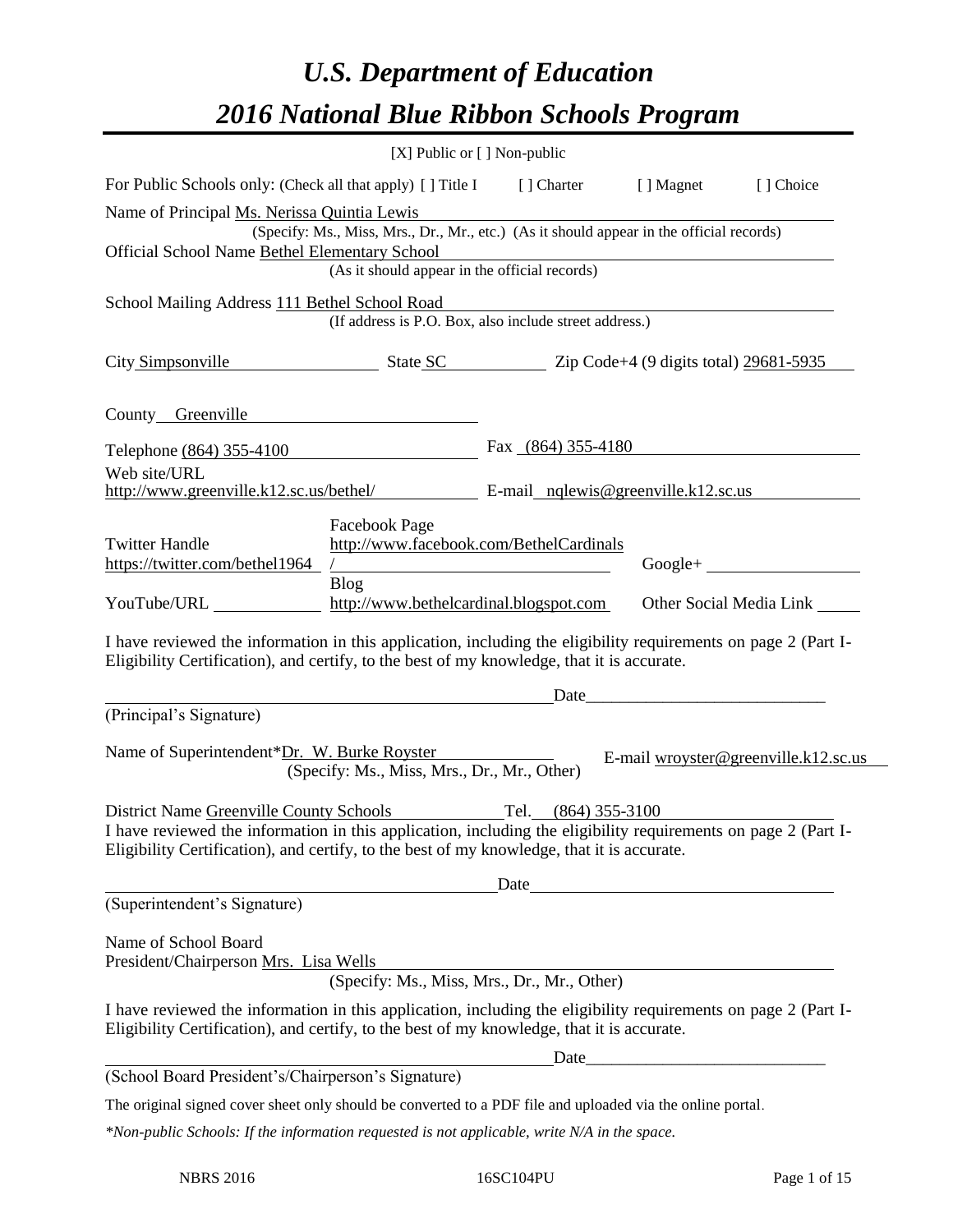The signatures on the first page of this application (cover page) certify that each of the statements below, concerning the school's eligibility and compliance with U.S. Department of Education and National Blue Ribbon Schools requirements, are true and correct.

- 1. The school configuration includes one or more of grades K-12. (Schools on the same campus with one principal, even a K-12 school, must apply as an entire school.)
- 2. The public school has met their state's accountability requirements (i.e., avoided sanctions) in participation, performance in reading (or English language arts) and mathematics, and other academic indicators (i.e., attendance rate and graduation rate) using the most recent accountability results available for the year prior to nomination.
- 3. To meet final eligibility, a public school must meet the state's accountability requirements (i.e., avoided sanctions) in participation, performance in reading (or English language arts) and mathematics, and other academic indicators (i.e., attendance rate and graduation rate) for the year in which they are nominated (2015-2016) and be certified by the state representative. Any status appeals must be resolved at least two weeks before the awards ceremony for the school to receive the award.
- 4. If the school includes grades 7 or higher, the school must have foreign language as a part of its curriculum.
- 5. The school has been in existence for five full years, that is, from at least September 2010 and each tested grade must have been part of the school for the past three years.
- 6. The nominated school has not received the National Blue Ribbon Schools award in the past five years: 2011, 2012, 2013, 2014, or 2015.
- 7. The nominated school has no history of testing irregularities, nor have charges of irregularities been brought against the school at the time of nomination. The U.S. Department of Education reserves the right to disqualify a school's application and/or rescind a school's award if irregularities are later discovered and proven by the state.
- 8. The nominated school or district is not refusing Office of Civil Rights (OCR) access to information necessary to investigate a civil rights complaint or to conduct a district-wide compliance review.
- 9. The OCR has not issued a violation letter of findings to the school district concluding that the nominated school or the district as a whole has violated one or more of the civil rights statutes. A violation letter of findings will not be considered outstanding if OCR has accepted a corrective action plan from the district to remedy the violation.
- 10. The U.S. Department of Justice does not have a pending suit alleging that the nominated school or the school district as a whole has violated one or more of the civil rights statutes or the Constitution's equal protection clause.
- 11. There are no findings of violations of the Individuals with Disabilities Education Act in a U.S. Department of Education monitoring report that apply to the school or school district in question; or if there are such findings, the state or district has corrected, or agreed to correct, the findings.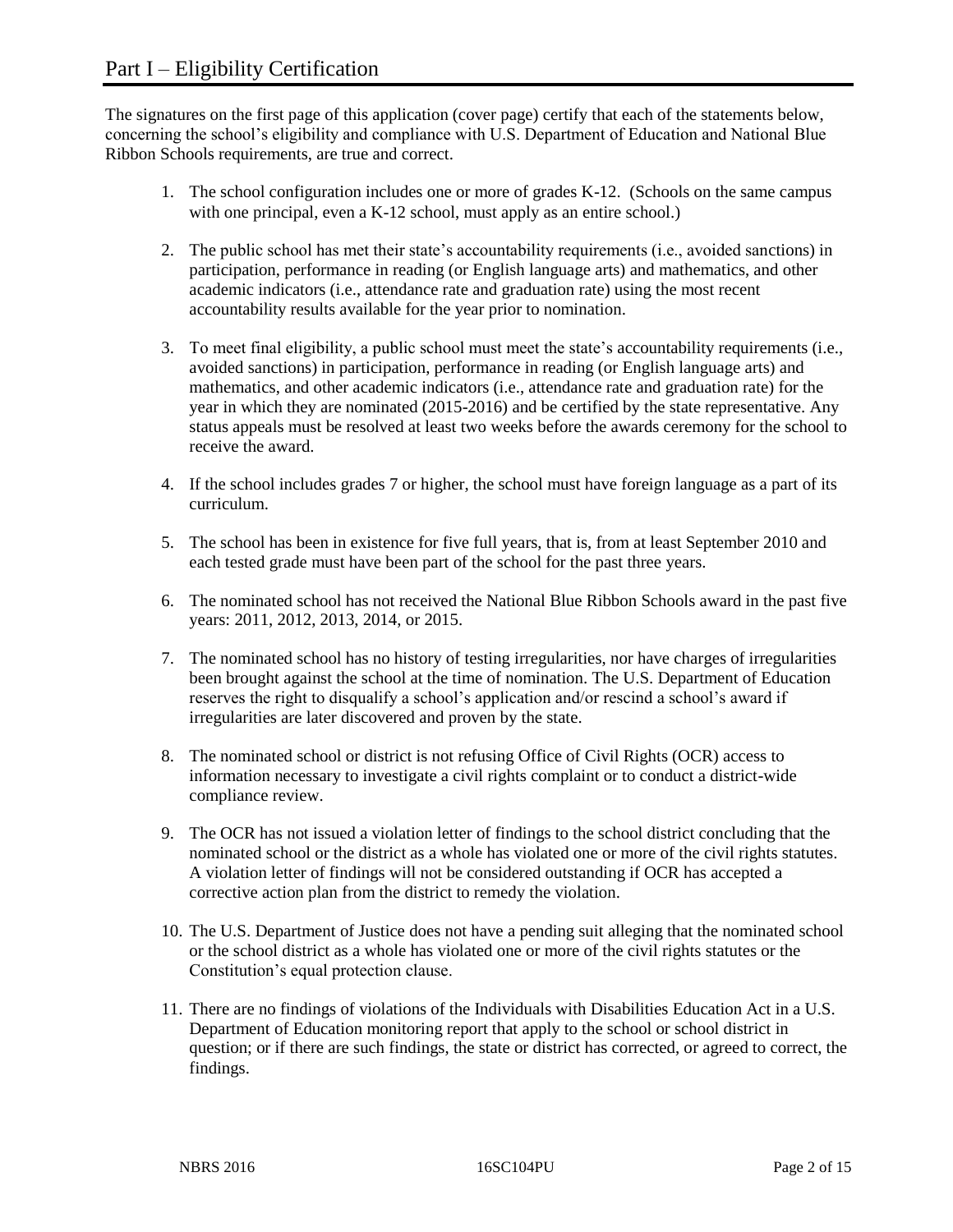# **Data should be provided for the most recent school year (2015-2016) unless otherwise stated.**

# **DISTRICT**

1. Number of schools in the district  $\frac{50}{2}$  Elementary schools (includes K-8) (per district designation): 19 Middle/Junior high schools 14 High schools  $\overline{0}$  K-12 schools

83 TOTAL

**SCHOOL** (To be completed by all schools)

- 2. Category that best describes the area where the school is located:
	- [] Urban or large central city [ ] Suburban with characteristics typical of an urban area [X] Suburban [ ] Small city or town in a rural area [ ] Rural
- 3. Number of students as of October 1, 2015 enrolled at each grade level or its equivalent in applying school:

| Grade                           | # of         | # of Females | <b>Grade Total</b> |
|---------------------------------|--------------|--------------|--------------------|
|                                 | <b>Males</b> |              |                    |
| <b>PreK</b>                     | 0            | 0            | 0                  |
| K                               | 65           | 65           | 130                |
| 1                               | 82           | 81           | 163                |
| $\overline{2}$                  | 82           | 95           | 177                |
| 3                               | 80           | 82           | 162                |
| 4                               | 91           | 102          | 193                |
| 5                               | 60           | 83           | 143                |
| 6                               | 0            | 0            | 0                  |
| 7                               | 0            | 0            | 0                  |
| 8                               | 0            | 0            | 0                  |
| 9                               | 0            | 0            | 0                  |
| 10                              | 0            | 0            | 0                  |
| 11                              | 0            | 0            | 0                  |
| 12 or higher                    | 0            | 0            | $\theta$           |
| <b>Total</b><br><b>Students</b> | 460          | 508          | 968                |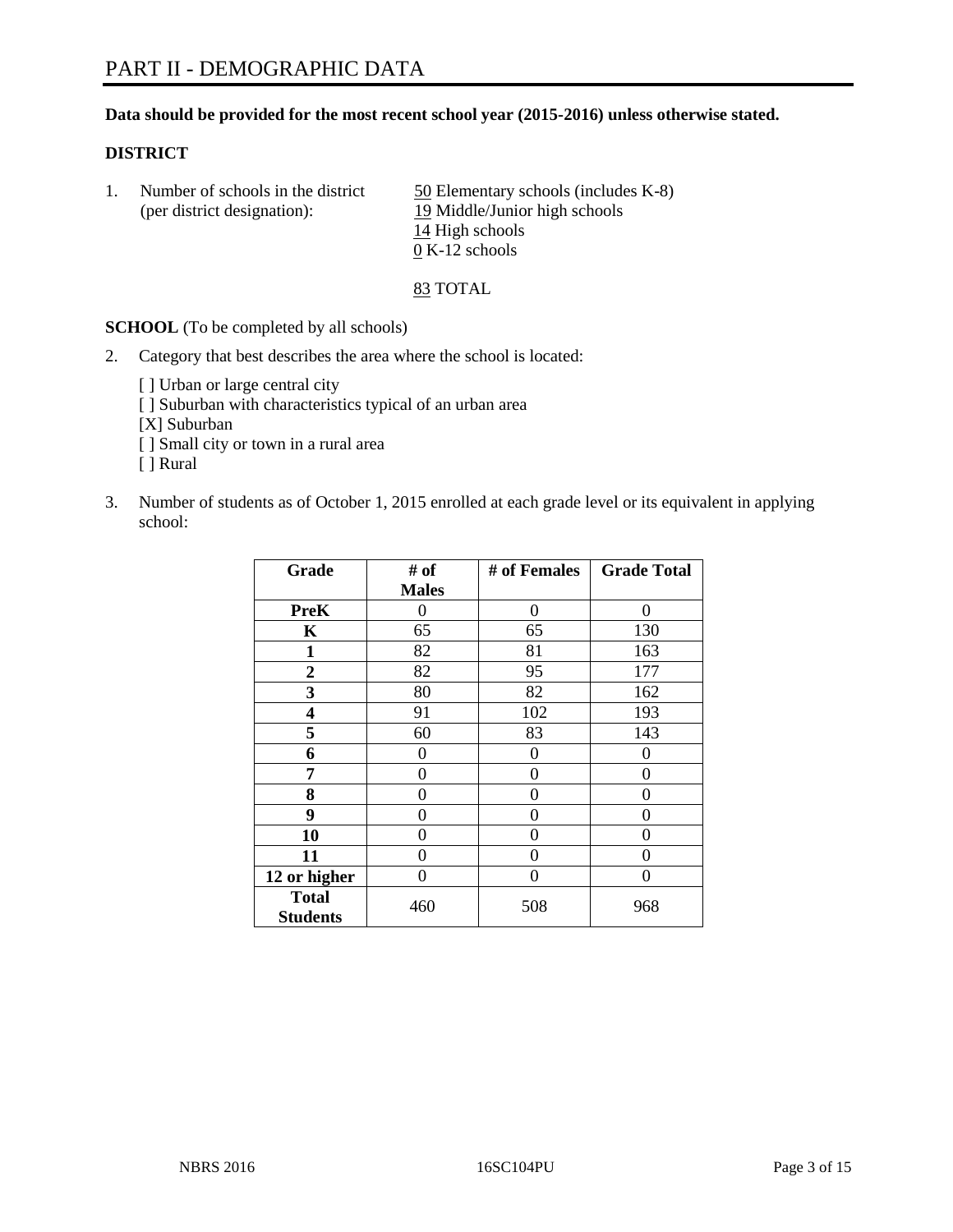the school: 4 % Asian

4. Racial/ethnic composition of  $1\%$  American Indian or Alaska Native 23 % Black or African American 8 % Hispanic or Latino 0 % Native Hawaiian or Other Pacific Islander 59 % White 5 % Two or more races **100 % Total**

(Only these seven standard categories should be used to report the racial/ethnic composition of your school. The Final Guidance on Maintaining, Collecting, and Reporting Racial and Ethnic Data to the U.S. Department of Education published in the October 19, 2007 *Federal Register* provides definitions for each of the seven categories.)

5. Student turnover, or mobility rate, during the  $2014 - 2015$  school year:  $13\%$ 

This rate should be calculated using the grid below. The answer to (6) is the mobility rate.

| <b>Steps For Determining Mobility Rate</b>         | Answer |  |
|----------------------------------------------------|--------|--|
| $(1)$ Number of students who transferred to        |        |  |
| the school after October 1, 2014 until the         | 55     |  |
| end of the 2014-2015 school year                   |        |  |
| (2) Number of students who transferred             |        |  |
| <i>from</i> the school after October 1, 2014 until | 71     |  |
| the end of the 2014-2015 school year               |        |  |
| (3) Total of all transferred students [sum of      | 126    |  |
| rows $(1)$ and $(2)$ ]                             |        |  |
| (4) Total number of students in the school as      | 968    |  |
| of October 1, 2014                                 |        |  |
| $(5)$ Total transferred students in row $(3)$      | 0.130  |  |
| divided by total students in row (4)               |        |  |
| $(6)$ Amount in row $(5)$ multiplied by 100        | 13     |  |

6. English Language Learners (ELL) in the school:  $12\%$ 

110 Total number ELL

Specify each non-English language represented in the school (separate languages by commas): Arabic, Gujarti, Portuguese, Spanish

- 7. Students eligible for free/reduced-priced meals: 41 % Total number students who qualify: 395
- 8. Students receiving special education services: 12 %

112 Total number of students served

Indicate below the number of students with disabilities according to conditions designated in the Individuals with Disabilities Education Act. Do not add additional conditions. It is possible that students may be classified in more than one condition.

| 22 Autism                          | $\underline{0}$ Orthopedic Impairment   |
|------------------------------------|-----------------------------------------|
| 0 Deafness                         | 15 Other Health Impaired                |
| 0 Deaf-Blindness                   | 38 Specific Learning Disability         |
| 2 Emotional Disturbance            | 73 Speech or Language Impairment        |
| $\underline{0}$ Hearing Impairment | 0 Traumatic Brain Injury                |
| 0 Mental Retardation               | 0 Visual Impairment Including Blindness |
| 0 Multiple Disabilities            | 4 Developmentally Delayed               |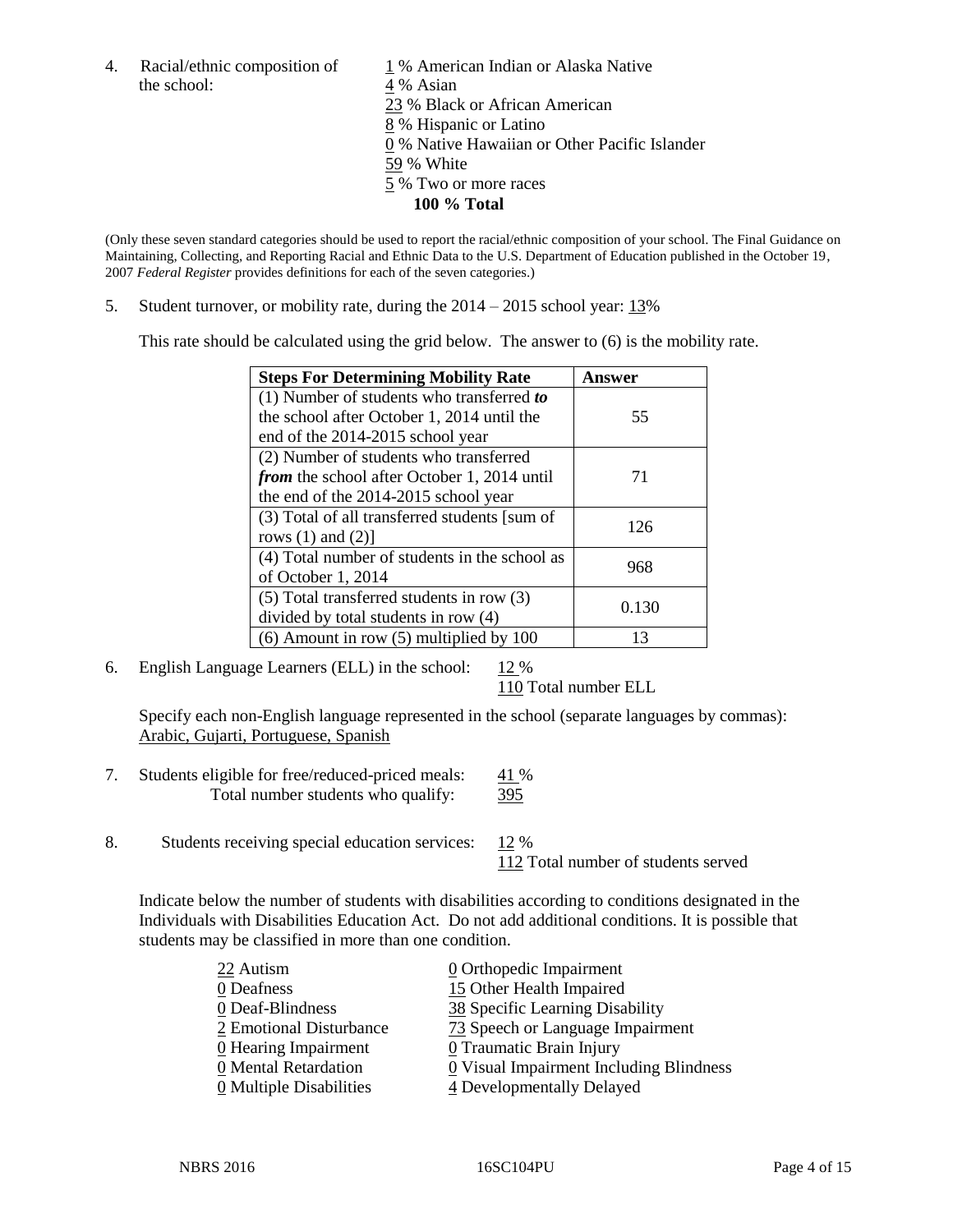- 9. Number of years the principal has been in her/his position at this school: 2
- 10. Use Full-Time Equivalents (FTEs), rounded to nearest whole numeral, to indicate the number of school staff in each of the categories below:

|                                       | <b>Number of Staff</b> |
|---------------------------------------|------------------------|
| Administrators                        | 3                      |
| Classroom teachers                    | 43                     |
| Resource teachers/specialists         |                        |
| e.g., reading, math, science, special | 17                     |
| education, enrichment, technology,    |                        |
| art, music, physical education, etc.  |                        |
| Paraprofessionals                     | 12                     |
| Student support personnel             |                        |
| e.g., guidance counselors, behavior   |                        |
| interventionists, mental/physical     |                        |
| health service providers,             | 3                      |
| psychologists, family engagement      |                        |
| liaisons, career/college attainment   |                        |
| coaches, etc.                         |                        |

- 11. Average student-classroom teacher ratio, that is, the number of students in the school divided by the FTE of classroom teachers, e.g.,  $22:1$  22:1
- 12. Show daily student attendance rates. Only high schools need to supply yearly graduation rates.

| <b>Required Information</b> | 2014-2015 | $2013 - 2014$ | 2012-2013 | 2011-2012 | $2010 - 201$ |
|-----------------------------|-----------|---------------|-----------|-----------|--------------|
| Daily student attendance    | 96%       | 96%           | 96%       | 97%       | 97%          |
| High school graduation rate | 0%        | $\gamma\%$    | 0%        | 9%        | 0%           |

# 13. **For high schools only, that is, schools ending in grade 12 or higher.**

Show percentages to indicate the post-secondary status of students who graduated in Spring 2015.

| <b>Post-Secondary Status</b>                  |                |
|-----------------------------------------------|----------------|
| Graduating class size                         |                |
| Enrolled in a 4-year college or university    | 0%             |
| Enrolled in a community college               | 0%             |
| Enrolled in career/technical training program | 0%             |
| Found employment                              | 0%             |
| Joined the military or other public service   | 0%             |
| Other                                         | $\frac{10}{6}$ |

14. Indicate whether your school has previously received a National Blue Ribbon Schools award. Yes X No

If yes, select the year in which your school received the award. 1996

15. In a couple of sentences, provide the school's mission or vision statement.

The mission of Bethel Elementary School is to engage children in a nurturing learning environment and to provide a quality education.

16. **For public schools only**, if the school is a magnet, charter, or choice school, explain how students are chosen to attend.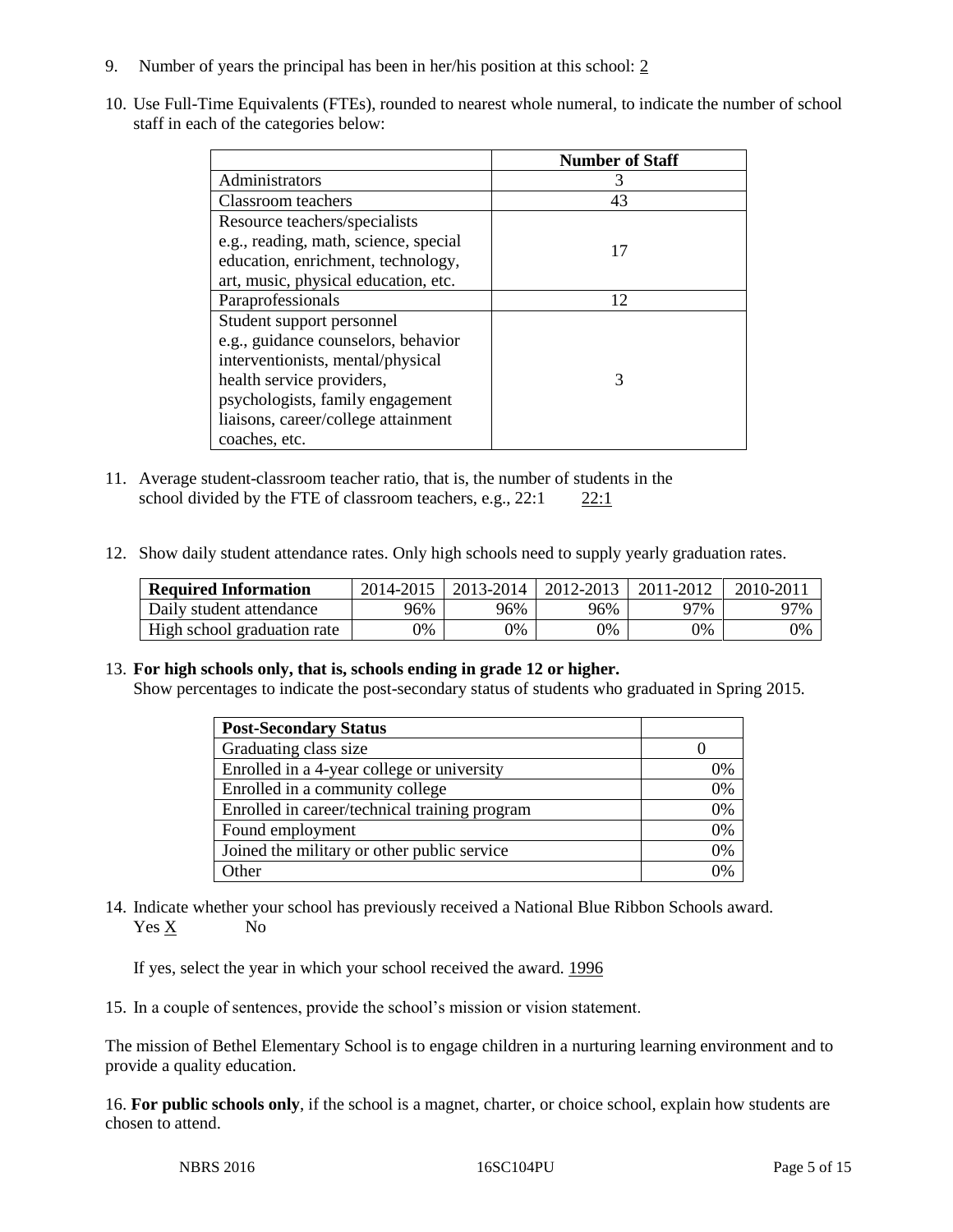# PART III – SUMMARY

Bethel Elementary School was established between 1801 and 1810; the original school was housed in a oneroom log building. In 1916, a two-room school replaced the original building, and the deed was transferred to the Board of Trustees. The school was built on its present site in 1964 to educate 477 students. Today, the school sits in the heart of the fastest growing region of South Carolina. Cornfields have given way to housing developments, country roads to highways. The tiny sand-colored school was enlarged to three times its original size in a \$6 million expansion in 1995. In 2015, we proudly celebrated our 50th Anniversary.

Currently, our school is one of nearly 100 schools in the county. We are located in a growing suburb in the Upstate. Our reputation of providing a quality education, caring faculty, and outstanding student achievement is a reflection of the high expectations of our stakeholders. Parents and community value education as evidenced by PTA membership and dedicated volunteers.

Students benefit from a nurturing environment which addresses their social and emotional needs while encouraging them to take an active part in a variety of school activities. Each year a school-wide theme promotes cohesiveness within our school family. This theme is woven into curricular experiences, visuals throughout the building, and school-wide events. A superhero motif accented the school environment throughout this year encouraging students, families, and staff to embrace "Learning as Their Superpower."

Since 1997, multiage classes have been an innovative option to consider in lieu of a traditional classroom setting. Our Primary Multiage consists of 43 first and second graders, while our Intermediate Multiage has 48 third and fourth graders. Thematic projects, literature circles, and cooperative learning centers are incorporated based on curriculum standards.

Early identification and intervention of struggling students are critical components of student success. At the first sign of a struggling student, teachers intervene and develop strategies to assist the student. Intervention may include a change in delivery method to meet the student's learning style or additional remediation activities.

In addition, students who demonstrate higher skills or aptitude need opportunities to grow and accelerate their learning. Challenge, the gifted and talented program, is designed to meet the needs of academically gifted and talented students. In order to qualify for the program, students must meet the state criteria in aptitude, achievement, and academic performance. This pull-out enrichment program encourages inquiry, flexibility, creativity, and critical thinking. Third grade students attend Challenge for 125 minutes each week. Fourth and fifth grade students attend for 200 minutes each week. The program currently serves 133 students at Bethel.

The Extended Day program offers a service to the school community and provides enriching, structured care for children. It is offered to students in all grade levels from 2:30-6:00 on school days. Students are provided homework assistance, recreational activities, snack, arts and crafts, and access to educational technology. Students utilize Compass Learning in reading and math while attending the program in order to impact academic achievement. Special events such as a talent show and outdoor water games are planned throughout the year.

Our counseling staff provides a high level of support services for our students. These services include school-wide character education, parent education, mentoring programs, classroom instruction, and small group and individual counseling. The school counselors conduct monthly classroom guidance lessons that are based on Sean Covey's book, The 7 Habits of Happy Kids. This curriculum teaches children seven principles that focus on social-leadership skills, problem solving, and successful communication. Fourth and fifth grade students explore and investigate careers using SCOIS (SC Occupational Information System). Career interest inventories are completed and portfolios are created which expose students to career clusters.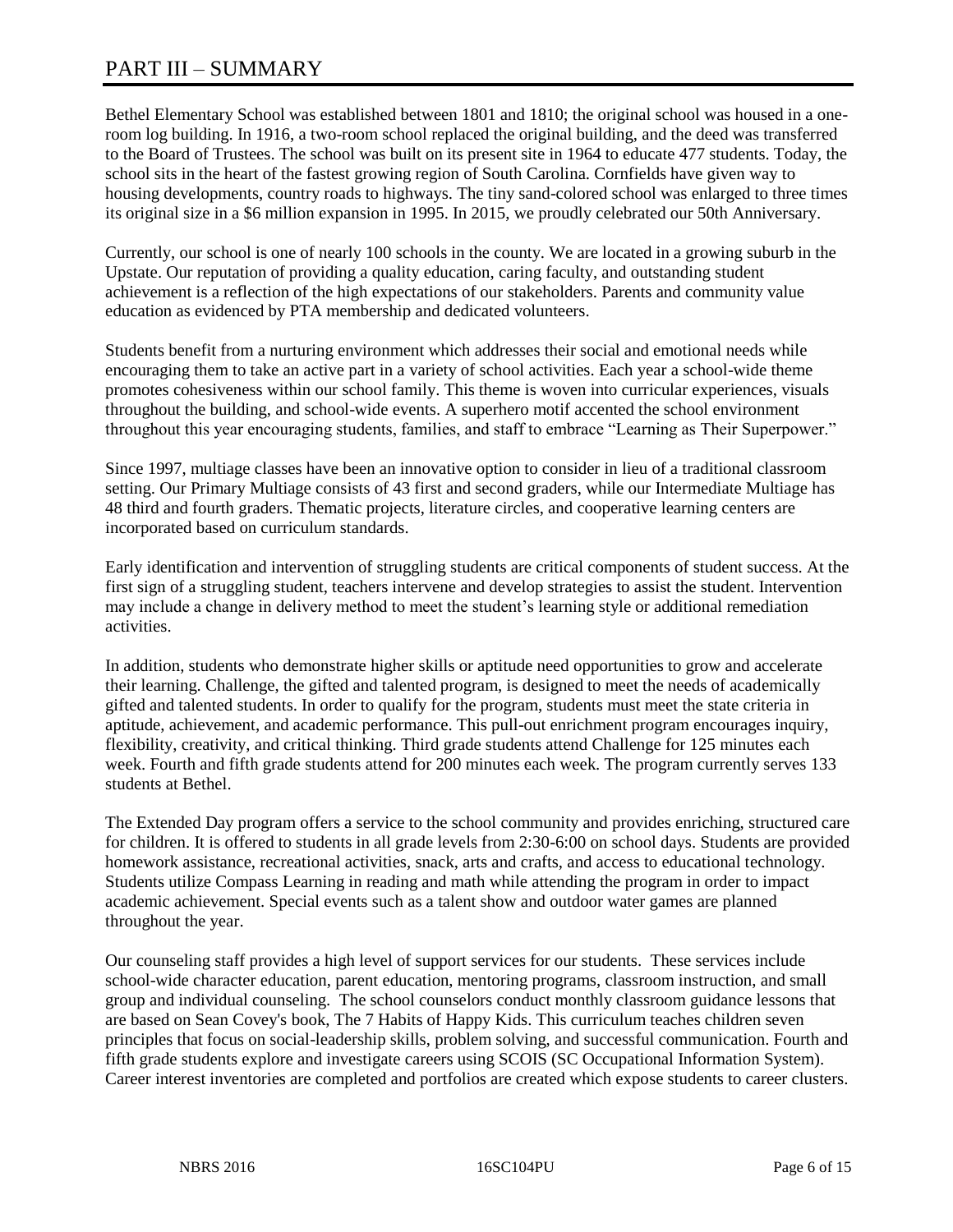Recently, Bethel has promoted a healthier school climate for students and employees. A team of staff members received training for CATCH (Coordinated Approach to Child Health). Strategies are implemented to support the CATCH program. A Culinary Creations Menu was adopted in the cafeteria and students are encouraged to take advantage of the healthier options. Teachers infuse brain breaks into their daily instruction. The PTA assists in our efforts by encouraging parents to provide healthier food options during class parties and student incentives. As a result, our school has received numerous awards: American Heart Association's Fit-Friendly Worksite Gold Achievement, Greenville County Safety Award, and Greenville County Elementary Healthy School of the Year Award.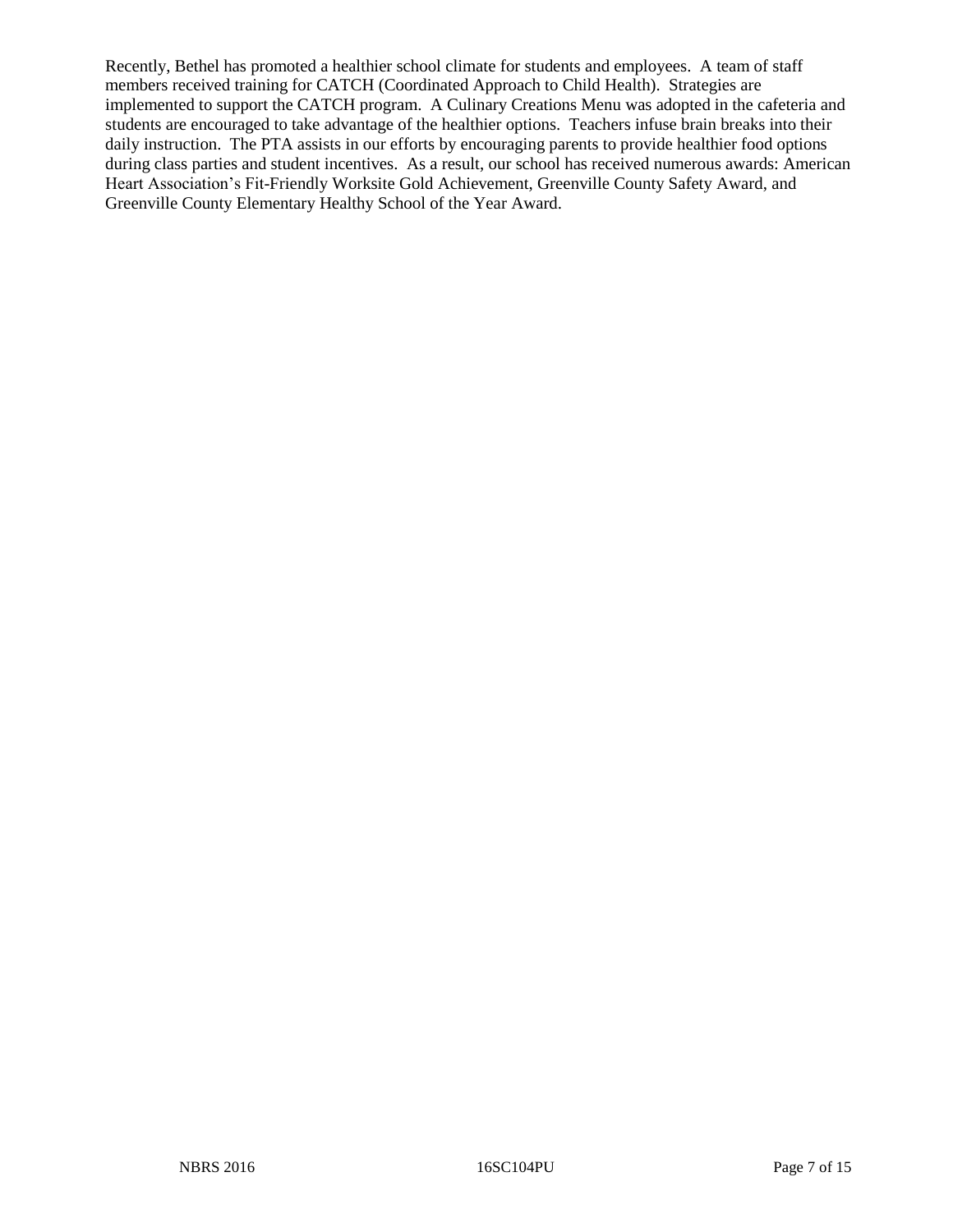# 1. Core Curriculum:

The core curriculum provides rigorous learning activities in the areas of reading, math, science, and social studies. Essential learning is facilitated through the use of the South Carolina State Standards and correlating support documents, district-developed units of study, and supportive instructional materials. Students attend classes in the media center and computer labs, where research and technology skills are reinforced.

A Balanced Literacy Model is used to provide instruction in Guided Reading, Independent Reading, and Word Study. Approximately two hours of instruction is allocated to the Balanced Literacy model each day. The Leveled Library, along with the Houghton-Mifflin Harcourt Basal Reading Series, is used to support the curriculum and the development of strategic readers. Teachers benchmark students in the fall to determine their instructional and independent reading levels. Groups are then formed to provide small group guided reading instruction focused on each student's level. Students are also provided their Lexile range as a result of Measures of Academic Progress testing and are encouraged to select books within their range.

Writing is the tie that binds the curriculum and is integrated throughout other subject areas. The writing process is used to guide students from brainstorming to a published piece. Student work is published in many ways through individual or student created books, class displays, school-wide writing projects, and as a part of local and state contests. Three times a year students respond to district writing prompts that focus on specific types of writing - opinion, narrative, and informational.

Our mathematics program is academically challenging. It is active, relevant, and integrated with other curriculum areas. Teachers have received training in Everyday Counts Calendar Math, which provides lessons and activities to preview, review, practice, and discuss critical math concepts and skills. The Houghton Mifflin Mathematics series is used in all grades to support the curriculum. Approximately one hour is scheduled for math each day. Students capitalize on previously learned knowledge, focusing on building number sense, basic numeric operations, algebraic concepts, geometric patterns and relationships, measurement, logical reasoning, probability, and statistics. Our instruction emphasizes problem-solving and hands-on strategies, which allow students the opportunity to make connections between classroom learning and real-life experiences. Daily Oral Math and Core Bites are warm-up activities used to spiral the curriculum. Hands-On Equations are used with our gifted and talented students as an introduction to algebra.

A wide variety of instructional materials are utilized to support the science curriculum. Teachers channel student interests into inquiry-based lessons addressing physical science, earth science, and life science. The Macmillan McGraw-Hill series is used in all grades. District science kits are incorporated to provide a more hands-on approach to science. Students are encouraged to showcase their knowledge of science through participation in our Science Fair. Teachers supplement science instruction through field trips to Roper Mountain Science Center, Riverbanks Zoo, Paris Mountain, Lake Conestee, and Table Rock.

The social studies curriculum integrates research, writing, and presentation skills as students are introduced to various aspects of our physical and social world. Teachers utilize the South Carolina standards, state support documents, and district curriculum guides to drive instruction. Student created interactive notebooks are a valuable tool used to facilitate the social studies curriculum. The Scott Foresman textbook is a resource used by teachers as a supplemental material. Various publications, such as Social Studies Weekly, provide additional curriculum resources. Our fifth grade students participate in real-life learning experiences such as Hooverville and Immigration Day. The curriculum is also supplemented through the integration of novels and field trips to Columbia, Charleston, and Washington, DC. The amount of time allocated for both science and social studies instruction varies by grade level due to integration into other subjects through thematic units.

We implement an array of support services to address students performing above and below grade level. We provide services for English Language Learners through a pull-out program designed to assist them with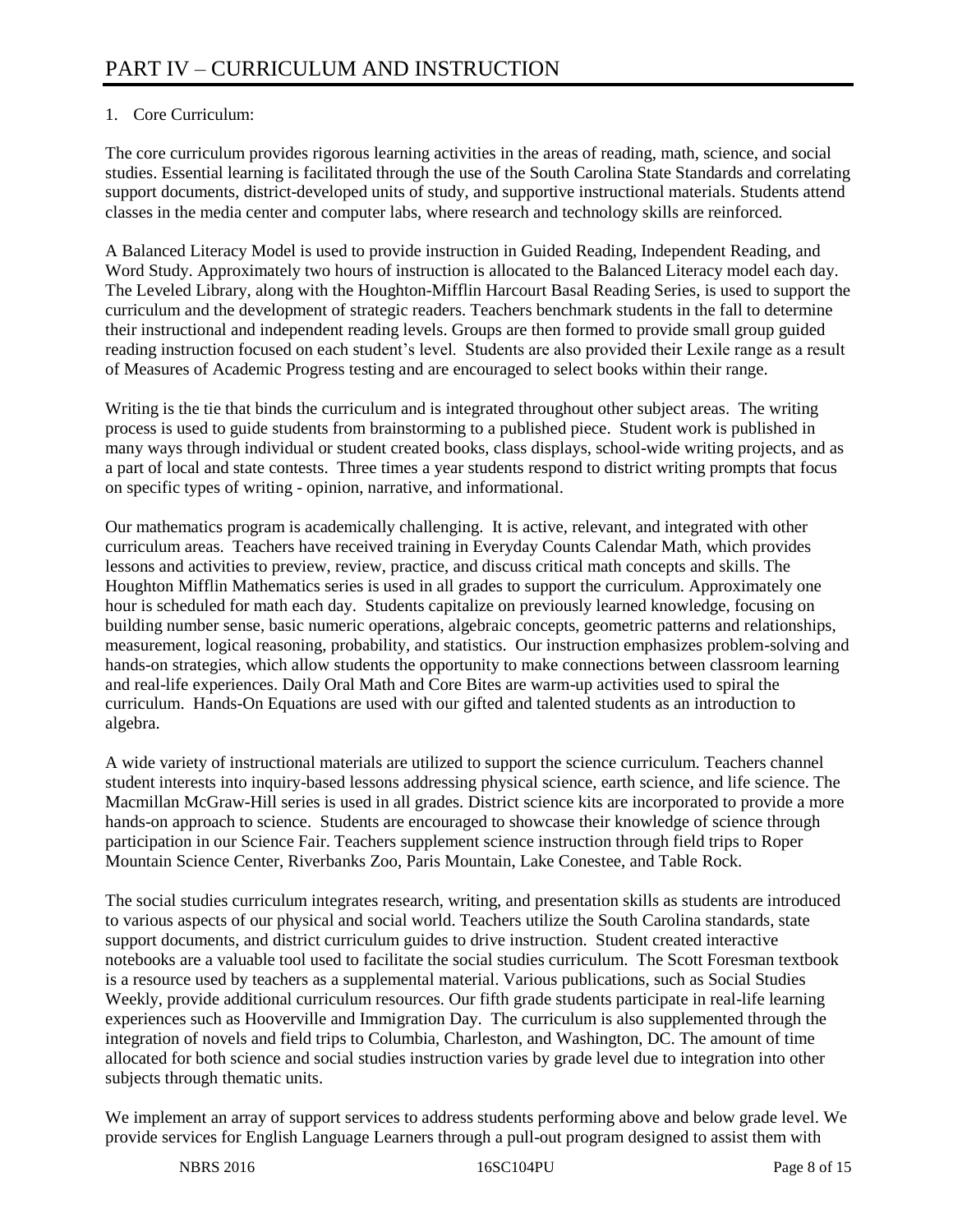overcoming language barriers. Students scoring below grade level in reading and math on the MAP assessment have the opportunity to participate in a before-school tutoring program. Students who are struggling to read in kindergarten, first, and second grades may participate in a Response to Intervention program where they receive small group instruction daily. Kindergarten teachers use the Sounds and Motion program to increase student learning. Gifted and talented students receive enrichment in all academic areas. These programs are data driven in order to identify the needs and best placements for students.

# 2. Other Curriculum Areas:

Bethel offers many programs to enhance the educational experiences of all students. Among those offered are art, music, physical education, clubs, Lego Blast, strings, and chorus. These programs play an integral part in students' growth and development and are based on state and national standards. Kindergarten students receive 30 minutes of instruction while first through fifth grade students receive 45 minutes of instruction in related arts three times a week.

In music, students participate in a variety of skills including singing, playing instruments, dancing, composing, improvising, and listening to music. These skills are not only important in allowing all students to be lifelong consumers of music but also in their education beyond the music classroom. Music can often help students remember facts in their academic subjects. There is also a direct correlation between songs and historical events. Performance opportunities reinforce intrapersonal development of students' intelligence.

Additionally, students in fourth and fifth grade can participate in chorus. This ensemble meets weekly before school for 45 minutes. Cardinal Chorus performs concerts during the school year and for community events such as the all-district chorus and Rotary Night. Students in fourth and fifth grade are invited to participate in an after school strings program where they learn important note reading skills and how to play an instrument.

In visual arts, students study a variety of media including painting, mixed media, collage, printmaking and sculpture. Students understand an assortment of materials can be used for self-expression and that sculpture can be created for multiple purposes. Art allows students the opportunity to express themselves, be creative, and solve problems. Students make natural connections between the visual arts and other areas of the curriculum. They learn about art history and their connection to historical events.

Our physical education program is critical for children to develop fundamental motor skills. Motor skills strengthen social, cognitive and physical development, and increase the likelihood of participation in physical activity. While students are moving, they improve brain function, and as a result, classroom learning is enhanced. Classroom curriculum is integrated into physical education lessons whenever possible. In an effort to encourage physical activity and fitness, Bethel has a weekly running club for second through fifth grade. The running club gives students a sense of belonging and increases their social skills and selfesteem.

Annually, the related arts team showcase their programs for the students and parents with an "All Arts Night." This event is a culmination of what students have learned throughout the year. "All Arts Night" allows students and parents the experience of learning about the arts and how a meaningful arts curriculum positively impacts the lives of students. Physical education teachers open the gym for a fun fitness activity that can be enjoyed by all. Students in strings and chorus perform during event. The art teachers showcase the student's artwork in the hallways and include a fun scavenger hunt.

All classes have access to four computer labs twice a week where they work on Compass Learning activities and other educational websites. Students utilize Chromebooks to work on research and other assignments. The media center promotes technology with the use of iPads and Nooks. The media specialist works with teachers and students to support creative ways to share their ideas and research through technology. Our computer lab manager gives an Internet safety presentation annually to all students. This presentation includes suggestions for being safe while using the Internet at school or home. On Tuesdays, we share Internet safety tips on the morning news.

NBRS 2016 16SC104PU Page 9 of 15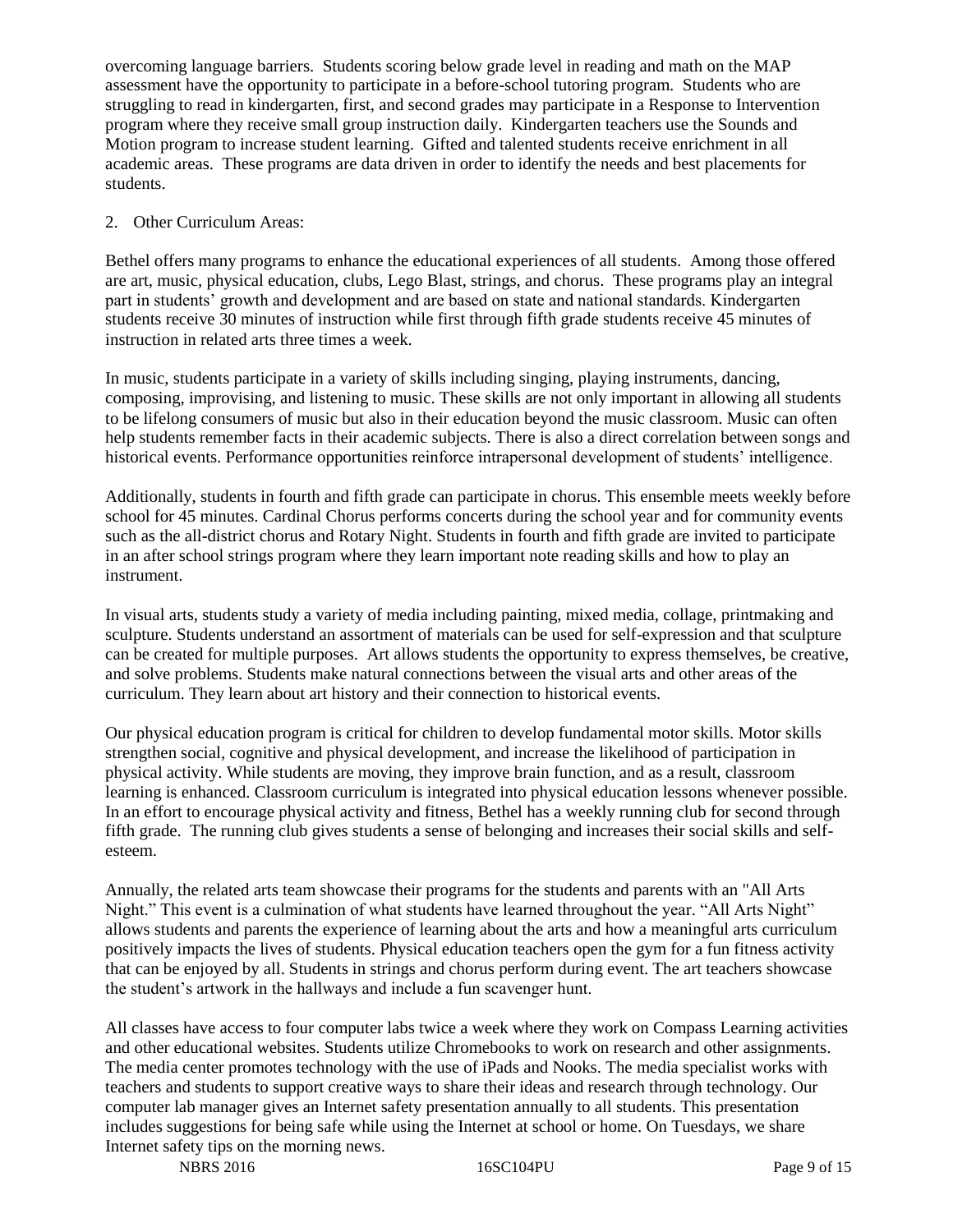Bethel's media center provides over 14,000 books to support students as they become lifelong readers and users of information. Primary grades visit the library once a week for 30 minutes which includes a lesson and book check-out. Intermediate grades visit the library biweekly. The media specialist collaborates on a flexible schedule with teachers on projects, research, and technology.

To develop effective communication skills, rising fifth grade students audition for the Bethel Broadcasting News Team. The media specialist sponsors the broadcast team, the fourth grade book buying club, and the "Battle of the Books" team. The Scholastic Book Fair is held in the fall and spring.

3. Instructional Methods and Interventions:

We believe that learning is actively constructed as children are engaged in meaningful experiences. Student placement is achieved by matching individual needs with teachers who are trained to use a variety of teaching methods to meet the diverse needs of students. Differentiated instruction is provided to meet the needs of students with varying ability levels. Programs used are Compass Learning, Response to Intervention (RtI), multiage classrooms, inclusion services, and our before-school tutorial, Breakfast Club.

Our school provides a comprehensive program through assessment, instruction, and intervention while maintaining a focus on the individual student. A variety of teaching methods are used to deliver instruction. Teachers incorporate hands-on activities, science experiments, learning centers, field trips, guest speakers, and instructional technology to enhance student learning.

RtI is used to provide intensive reading instruction to students scoring below grade level in primary grades. Every student is screened three times a year to determine current reading skills. Qualifying students are provided small group instruction for thirty minutes each day by trained paraprofessionals or the RtI teacher. The groups are flexible and based on student progress, which is monitored every 10-15 days.

An Assistance Team (A-Team) process is provided for students who are not successful after implementation of interventions. Specific strategies are provided for teachers, and students are screened to determine the need for additional testing. We serve students through our special education program in the areas of speech/ language, learning disabilities, mental disabilities (EMD/Neuro), and other disabilities.

Special education teachers utilize programs, such as Touch Math, SRA, and EdMark, to provide instruction for students based on Individualized Education Plan (IEP) goals and objectives. Teachers collaborate to develop strategies that assist students in achieving success in the least restrictive environment. The teachers focus on the academic goals as outlined by each student's IEP and give attention to developing the emotional and social behaviors of students. We serve as an autism satellite school, where students with an educational autism classification are provided indirect and/or direct social skills training as needed through the support of a student support aide. For students with Limited English Proficiency, we have a teacher of English Language Learners. Small group instruction is provided based on students' scores on the WIDA assessment.

Technology is used to differentiate instruction through Compass Learning, a research-based program. Individualized learning activities are derived as a result of students' scores on MAP testing. All classes access Compass Learning weekly in the computer lab. They provide grade-appropriate content and can be accessed at school and home.

4. Assessment for Instruction and Learning and Sharing Assessment Results:

Our school effectively establishes and maintains a clearly defined and comprehensive student assessment system. Staff members continuously collect and analyze a range of data sources. In the fall and spring, teachers administer Measurements of Academic Progress (MAP) to all students in second through fifth grade. MAP creates a personalized assessment experience that adapts to each student's learning level. Students receive a Rasch Unit (RIT) score, and goals are set for each student to attain on their spring testing. MAP scores are analyzed at the beginning and end of the school year through data teams. Individual student scores are displayed on a teacher data wall. Teachers are able to use these scores to differentiate instruction. Teachers collaborate to find ways to improve student achievement. MAP scores are used by our guidance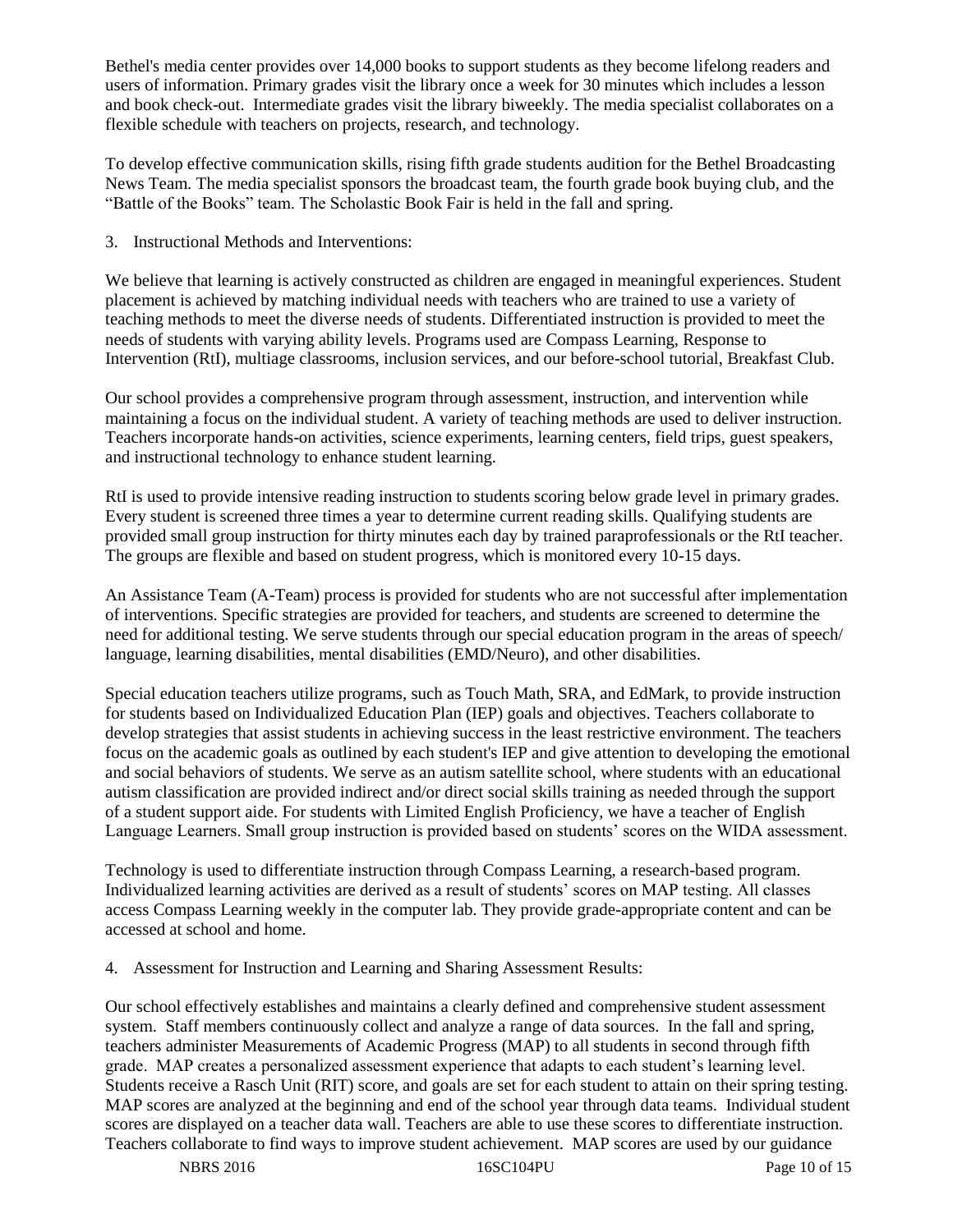counselors at the beginning of the year to identify students who may benefit from additional services. Counselors meet once a week with these small groups to help improve specific academic skills. At the end of each school year, teachers in each grade level with the highest percentage of students meeting their target RIT in reading and math receive an award.

Each year, teachers administer our state assessment. Last year, students were given ACT Aspire. This year students will be taking a new assessment, SC READY. Both of these assessments evaluate students in the areas of reading, writing, and math. Students are also given the South Carolina Palmetto Assessment of State Standards (SC PASS) which reflects their learning of the science and social studies curriculum. The scores of these assessments are analyzed by grade level, teacher, and subject area. Trend data is analyzed to establish how grade levels perform over time. Teachers are provided with a detailed report showing how each student performed and results are discussed through grade level meetings. Curriculum committees discuss their subjects to determine strands that are strengths and weaknesses of each grade level.

We use a continuous process to determine verifiable improvement in student learning, including readiness and success at the next level. Teachers meet monthly to analyze data from common formative assessments in both reading and math. These discussions identify students' strengths, weaknesses, and areas of growth and progress. Strategies discussed are implemented in the classroom to improve student learning.

Our leadership team effectively monitors and communicates comprehensive information about student learning, conditions that support student learning, and the achievement of school improvement goals to stakeholders. Parents and students receive standardized test results with information explaining how to read and interpret the data. The Parent Portal can be accessed by parents to monitor their student's progress throughout the year.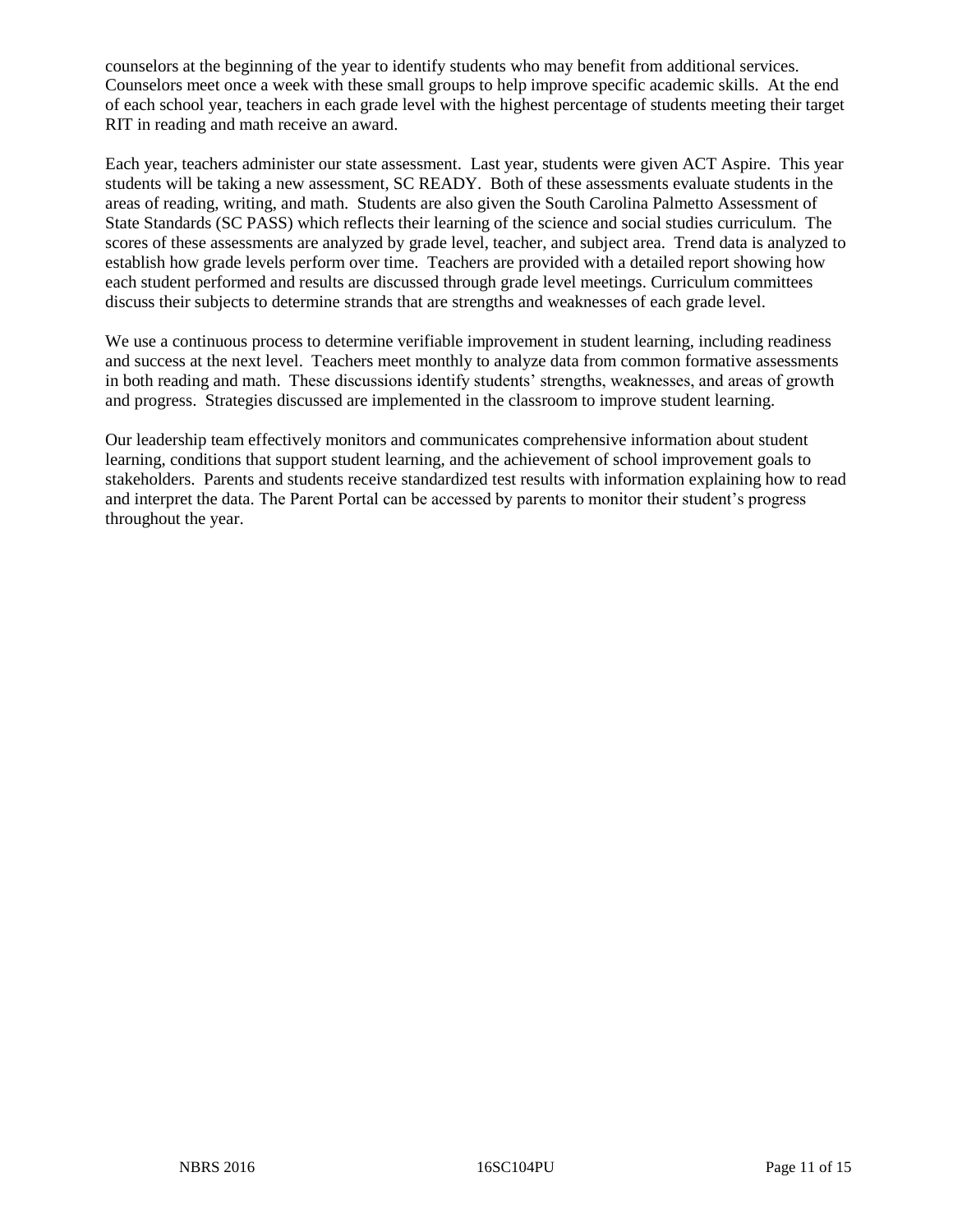# 1. School Climate/Culture:

The culture of our school emphasizes student achievement, involvement, and collaboration. Students are empowered to be active participants in the educational process. Teachers' conference with students to discuss current achievement and to set goals for continued growth. Students track their progress in data notebooks to monitor their learning. In addition, faculty members set student learning objectives related to student achievement. Teachers monitor and adjust the objectives throughout the year.

There are a variety of opportunities in place to amplify students' school experience. Clubs are offered to all third through fifth graders during school hours to ensure all students have the opportunity to attend a club of their choice. Some examples of these clubs include Caring Cardinals, technology, fitness, and strategic games. Students have the opportunity to participate in the Lego Blast Club offered weekly after school.

Our administrative team creates a positive school culture by greeting students as they arrive, recognizing accomplishments on the morning news, visiting classrooms, sponsoring Principal of the Day, attending field trips, and school events (dances, carnival, picnic, etc.). Additional efforts include student award assemblies, class compliment celebrations, spirit days, and student achievement recognition. Each year, students purchase class t-shirts which are worn on field trips and special school events. Likewise, staff morale is enhanced through efforts including hand-written notes of encouragement, teacher compliments during faculty meetings, casual days, special treats throughout the year, Staff Appreciation Week, and providing lunch relief volunteers.

Students take pride in being leaders in our school community and they have numerous opportunities to exemplify their leadership qualities. Each day our special education students take pride in raising and lowering the flags. Student Council members address student concerns, voice opinions, and introduce ideas. Representatives present questions or concerns from suggestion boxes. Junior Beta Club plans opportunities for service learning and student leadership. Fifth grade students serve as safety patrols; their leadership responsibilities help ensure safety for students. Our Leaders of the Month program recognizes students in all classes who show leadership skills by exemplifying exceptional character.

Students are motivated to read through our school-wide reading program. Annually, the administrative team sets a reading goal all students work to achieve. Progress is monitored quarterly for each class and displayed in the hallway. A reading celebration is held for all students if the goal is attained. In addition, we participate in the One School, One Book program in which all classes read the same book.

2. Engaging Families and Community:

Our administrators, teachers, and community are involved in the process of gathering data that encourages continuous improvement. Community and parent volunteers are an ever-present source of support. The School Improvement Council (SIC) and Parent Teacher Association (PTA) Board are both comprised of community members, parents, teachers, and administrators providing leadership through which many decisions are made that impact the school. Meeting dates are published and open to the public. The SIC assists with developing the school improvement plan, the School Report Card narrative, Report to the Parents, and with identifying strengths and strategies for effective school improvement. School Report Card surveys are administered to students, teachers, and parents to evaluate all aspects of the school program. Results are also used to monitor communication efforts, program effectiveness, and community input.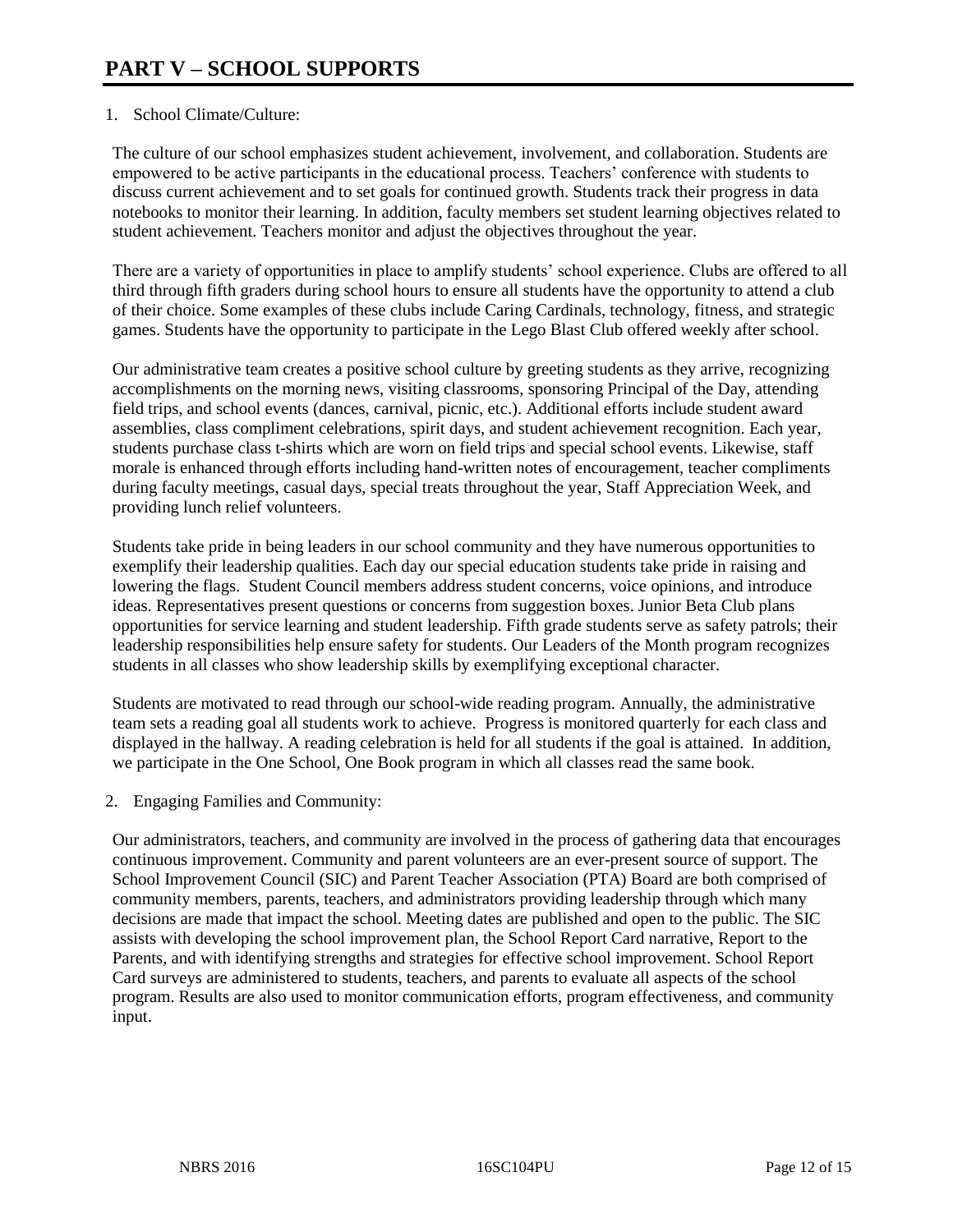Several mentoring programs support students academically and socially by providing one-on-one tutoring and positive role models. Mentoring programs are designed to support students' self-esteem, behavior choices, character, and academic success. Service Learning and Big Brother/Big Sister programs utilize high school students who assist in the classroom weekly. Kid's Hope is a national mentoring program in which our school pairs a dedicated adult from a local church with a child in need. The mentors spend quality time, one-on-one, with students who need positive adult role models.

Our school effectively communicates with all stakeholders in a timely and continuous manner. A variety of methods are used to communicate with students, parents, and community members. Bethel Bulletin and Calendar News are school-wide PTA publications routinely distributed to families. They include details about upcoming events, contact information for the school, and times for all school activities. In addition, parents and community members can receive the weekly E-News, an electronic newsletter. Located at the front of the school, an electronic marquee displays upcoming activities, opportunities, and student/faculty recognition.

Our school website provides an extensive source of information for students, parents, and the community. Information is included regarding current school announcements, special recognitions, school newsletters, PTA and SIC information, school calendar, and a link to our Facebook page.

Active community involvement and strong parental support are essential to our school's mission of providing "a nurturing environment which encourages students to be productive citizens." Local retail stores provide financial support. Community speakers present "Lunch and Learn" parenting workshops through our guidance department. Workshop topics include study skills, learning disabilities, middle school registration, and testing programs. Through Junior Achievement, local business partners provide students an understanding of our world through consumer awareness. We are fortunate to work alongside a supportive community to benefit our school.

# 3. Professional Development:

Purposeful and effective professional development is essential to improving student achievement. This process is cyclical and includes a comprehensive needs assessment, training tailored for the staff, evaluation and feedback, and additional support based on continuing needs. A variety of methods are used to determine a specific plan for professional development, including teacher surveys, informal feedback, and results from teacher evaluations. Staff training is provided in large group, small group, and/or individual settings by the instructional coach, administrative team, and other staff members. In addition to providing staff development, the instructional coach presents model lessons, supports teachers new to the profession, and assists others needing instructional guidance. Formal and informal evaluation methods are used to assess teachers' effectiveness of professional development implementation. Individual feedback is provided as it relates to classroom instruction and staff development initiatives. As a result of classroom observations, additional training is provided to address continuing needs related to professional development

Professional development is provided at the school and district levels. Teachers attend professional development through our district's Summer Academy, Upstate Technology Conference, and other workshops to support curriculum and instruction. As a part of our Balanced Literacy program, our district has implemented literacy mentors. Each school has two literacy mentors, one primary and one intermediate. The training consists of lessons on specific components of the guided reading workshop and training labs in which teachers go into classrooms to see model lessons. The mentors practice what they have learned with their own students to perfect their craft, then they work with the instructional coach to disseminate this information to the staff.

Teachers receive professional development at the school level. Furman University offers consortiums each year that our four curriculum committees attend. The topics vary and cover a wide range of subject matter. The committees present best practices learned at monthly faculty meetings. We provide various technology trainings. Most recently, teachers attended training on Google Apps for Education. Google Drive is used for communication among staff members, and Google Classroom is used by students to interact with their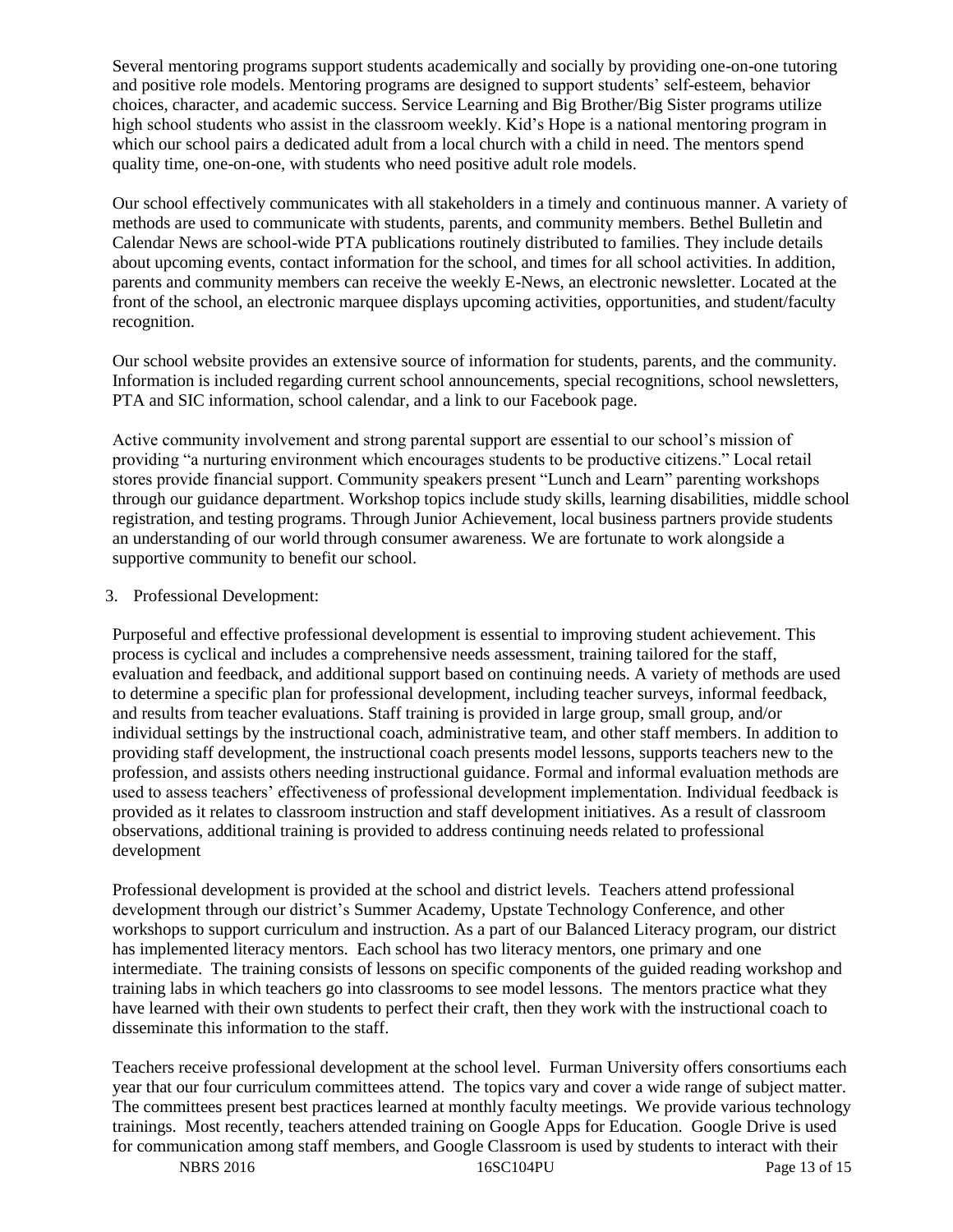teachers. Based on teacher surveys and classroom observations, we will begin the Lucy Calkins Units of Study Writing Program. It is our philosophy that professional development is essential to teacher growth and directly impacts student achievement.

# 4. School Leadership:

The school administration structure is composed of the principal, two assistant principals, and an instructional coach. The building administrators work as a cohesive team to ensure a safe, positive environment which is conducive to teaching and learning. Stakeholder groups (faculty, staff, students, parents, and community members) are part of the shared decision making process through their committee involvement, participation in meetings, and communicating feedback regarding instructional issues as they arise.

Our principal's vision focuses on continuous improvement for both students and staff. She encourages leadership teams to guide our school in collaboration with stakeholders. Representatives from all stakeholder groups are included in this process during School Improvement Council (SIC) meetings, PTA board meetings, and faculty leadership meetings.

The administrative team implements the philosophy and vision in a variety of ways. Strengths of our leadership structure include commitment to continuous student achievement and school improvement as well as our shared vision and beliefs created by the stakeholders of our school. This commitment is reflected in communication amongst leaders and staff through leadership team meetings, faculty meetings, and vertical team meetings. Recently, vertical teams developed a content matrix which provides an overview of curriculum in kindergarten through fifth grade.

Educational programs such as guidance, gifted and talented, and student support services are implemented to ensure all students achieve learning, thinking, and life skills necessary for success. A commitment to instructional practices includes student engagement, a focus on depth of understanding, and the application of knowledge and skills as evidenced in teachers' lesson plans and grade level syllabi. The leadership and staff share high expectations for professional practice which is supported through professional development, weekly grade level meetings, and monthly data team meetings. In addition, school leaders and staff commit to continually improving their teaching practice through further professional development.

The school improvement plan is developed annually with input from stakeholder groups. The plan provides clear direction for our goals and strategies. Measurable objectives, strategies, activities, resources, and timelines for achieving improvement goals are identified. School-wide goals are developed yearly by the administrative team and shared with all stakeholder groups.

Our school follows policies and procedures outlined by the Greenville County School Board. Additional practices are included in staff and student handbooks. The leadership team uses the state and district evaluation system for teachers and staff. Teachers and administrators meet three times a year to review student learning objectives and evaluation results. Administrators conduct classroom observations sharing feedback with teachers. Lesson plans and teacher websites are monitored regularly and feedback is provided. The administrative team attends meetings with teachers and reviews assessment data regularly.